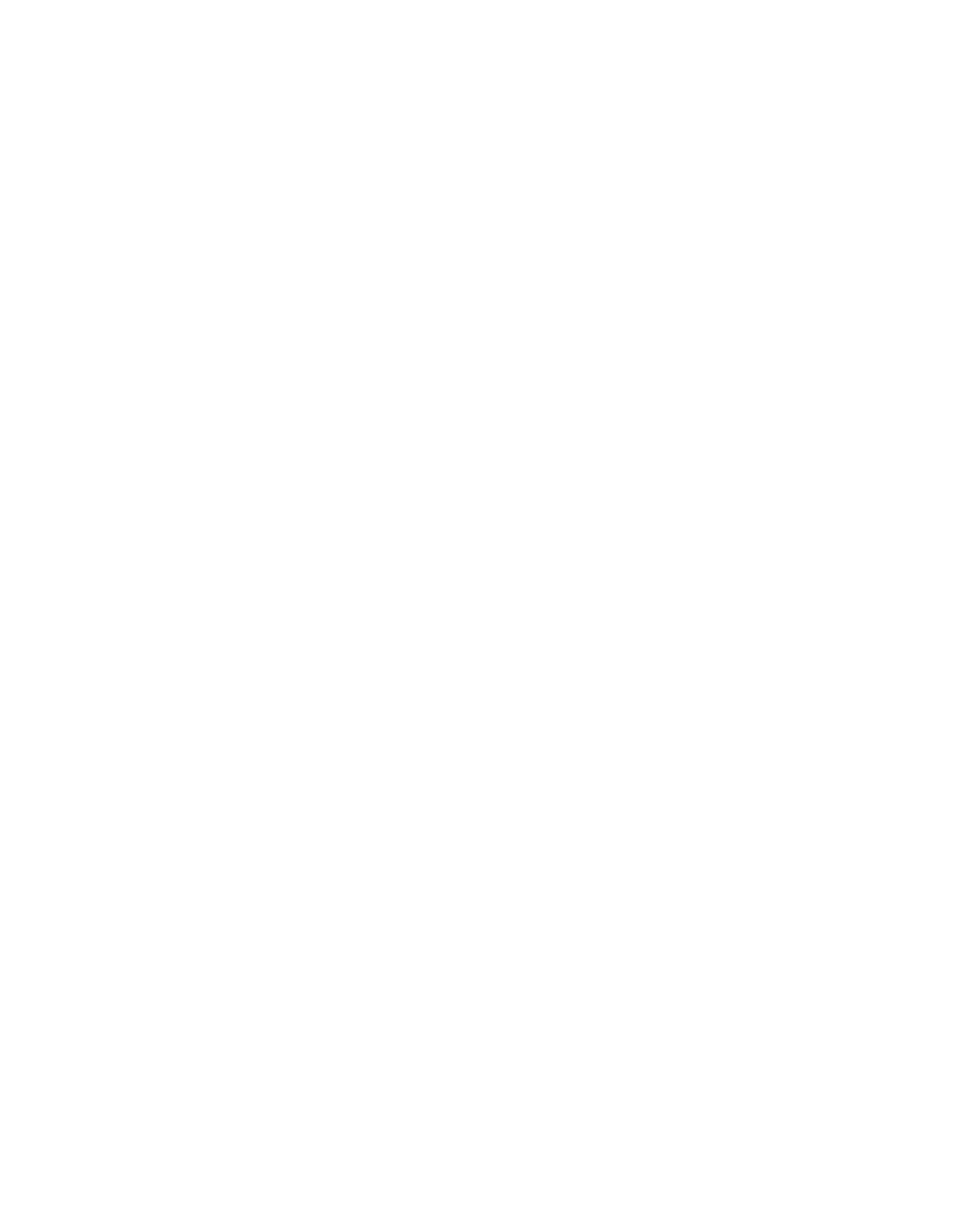

## **St. Philip's College Annual Assessment Day Showcase Report March 22, 2019**

#### **Introduction:**

The St. Philip's College Assessment Day Showcase took place on March 22, 2019. The purpose of the Showcase is to highlight Institutional Student Learning Outcomes assessment results for the 2018-2019 academic cycle and to develop strategies to improve results by making the process more efficient and effective. The event provided faculty with the opportunity to reflect on Assessment Day activities, review results and accomplishments, share assessment best practices and recommend improvements.

#### **Participation:**

The Vice President of Academic Success invited the Academic Success Council to the Assessment Day Showcase and an invitation was sent to instructional deans and faculty. An announcement regarding the Showcase was distributed to faculty assessors who participated in Assessment and Calibration Days and an announcement went out in the QEP Weekly Report and announced at the QEP Core and Implementation Team meetings. Sign-in monitors tracked participation and recorded attendance. Sign-in records indicate that 50 participants attended, of which 3 were administrators, 41 were faculty and 6 were staff. Administrators in attendance included the Vice President of Academic Success, Dean of Arts & Sciences and Vice President of College Services. Faculty in attendance were primarily from the division of Arts & Sciences.

#### **Agenda:**

The agenda (Appendix A) included a welcome by the Vice President of Academic Success, a presentation of Assessment Day results by the Dean of Arts & Sciences, presentations by Arts & Sciences chairs and a group discussion activity. Results of the group discussions were entered in an electronic database and reported by table leaders to the group. The discussions centered on successes, opportunities for improvement and teaching best practices as presented in the Showcase Faculty Response Report 2019 (Appendix B)

## **Assessment Day Results 2018-2019:**

The Dean of Arts and Sciences presented an overview of Institutional Student Learning Outcomes including a discussion of Assessment Day results for Cycle II 2018-2019 for Empirical and Quantitative Skills, Teamwork, Social Responsibility and Personal Responsibility. The summary PowerPoint was distributed to Showcase participants. In addition, this report includes a comparison of Face-to-Face to Distance Learning classes.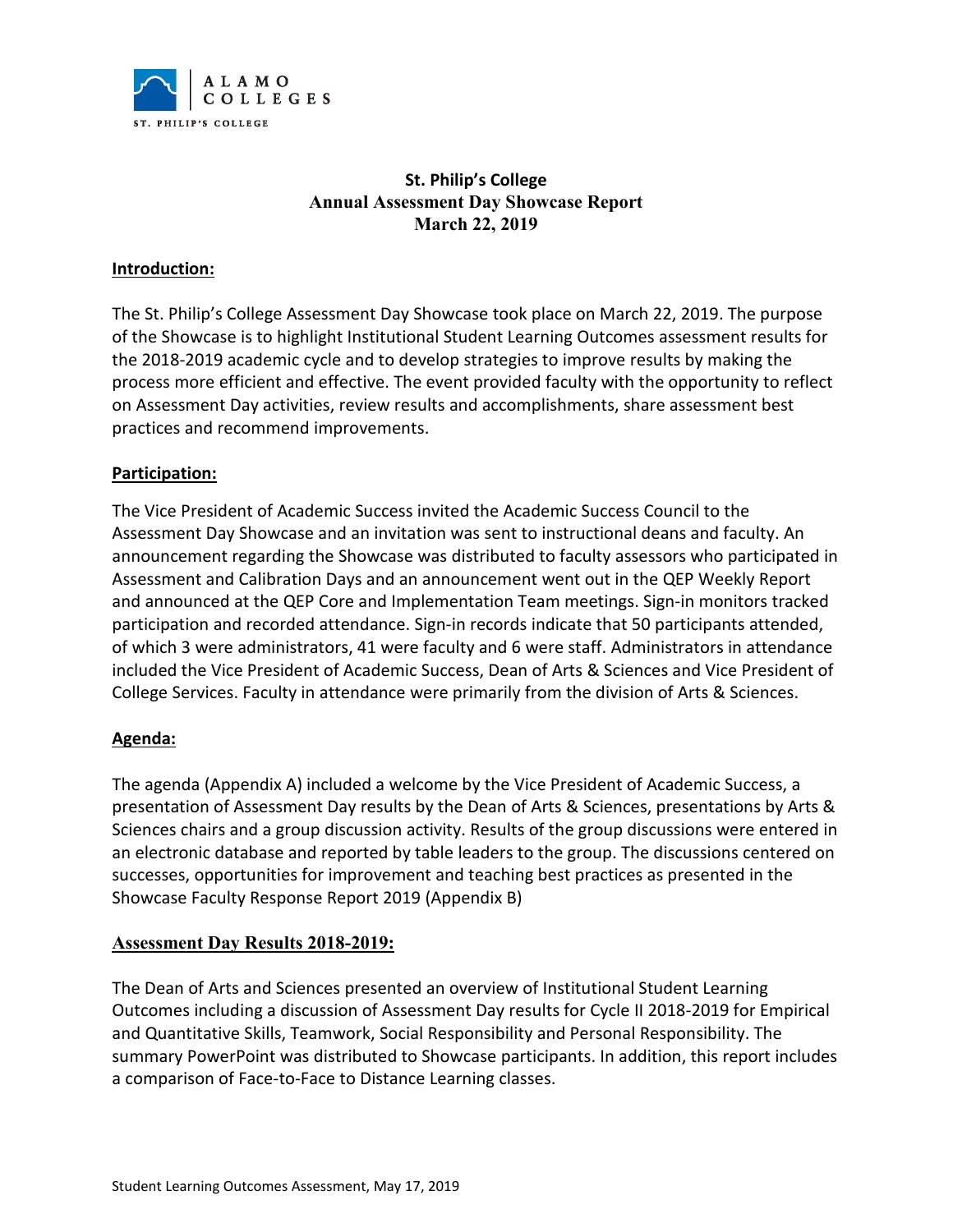

#### *Institutional Process:*

Student artifacts were developed in Fall 2018 and assessed in Spring 2019. Courses were selected for assessment based on a random sample of Fall 2018 core course sections. Faculty assessors from the Arts & Sciences Division performed the assessments. Four Institutional Student Learning Outcomes were assessed in 2018-2019:

- **Empirical & Quantitative Skills:** Ability to manipulate and analyze numerical data or observable facts resulting in informed conclusions.
- **Teamwork:** Ability to work effectively with others to support a shared purpose or goal and consider different points of view.
- **Social Responsibility:** Ability to demonstrate intercultural competency, civic knowledge and the ability to engage effectively in regional, national and global communities.
- **Personal Responsibility:** Ability to connect choices, actions and consequences to ethical decision-making.

#### *2018-2019 (Cycle II) Overall Results:*

Overall, 2018-2019 results indicate that student artifacts achieved 75% Skillful plus Emerging scores, exceeding the College target of 70% by 5%. The College has exceeded this target each assessment cycle for the past six years.

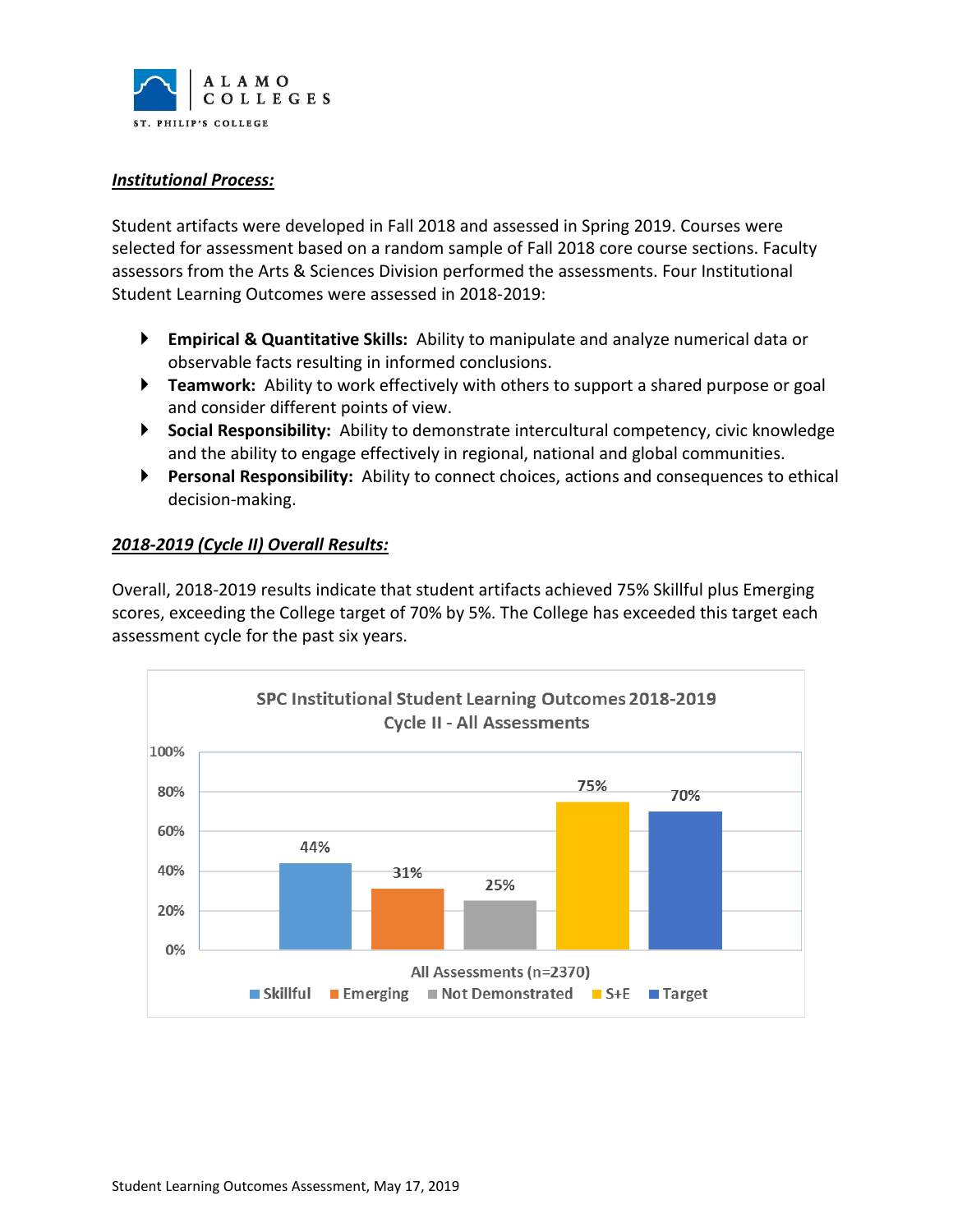



By Institutional Student Learning Outcome, results indicate that three outcomes exceeded the College target of 70% Skillful plus Emerging (Empirical and Quantitative Skills, by 17%; Teamwork, by 6%; and Personal Responsibility, by 2%). Social Responsibility did not meet the target.

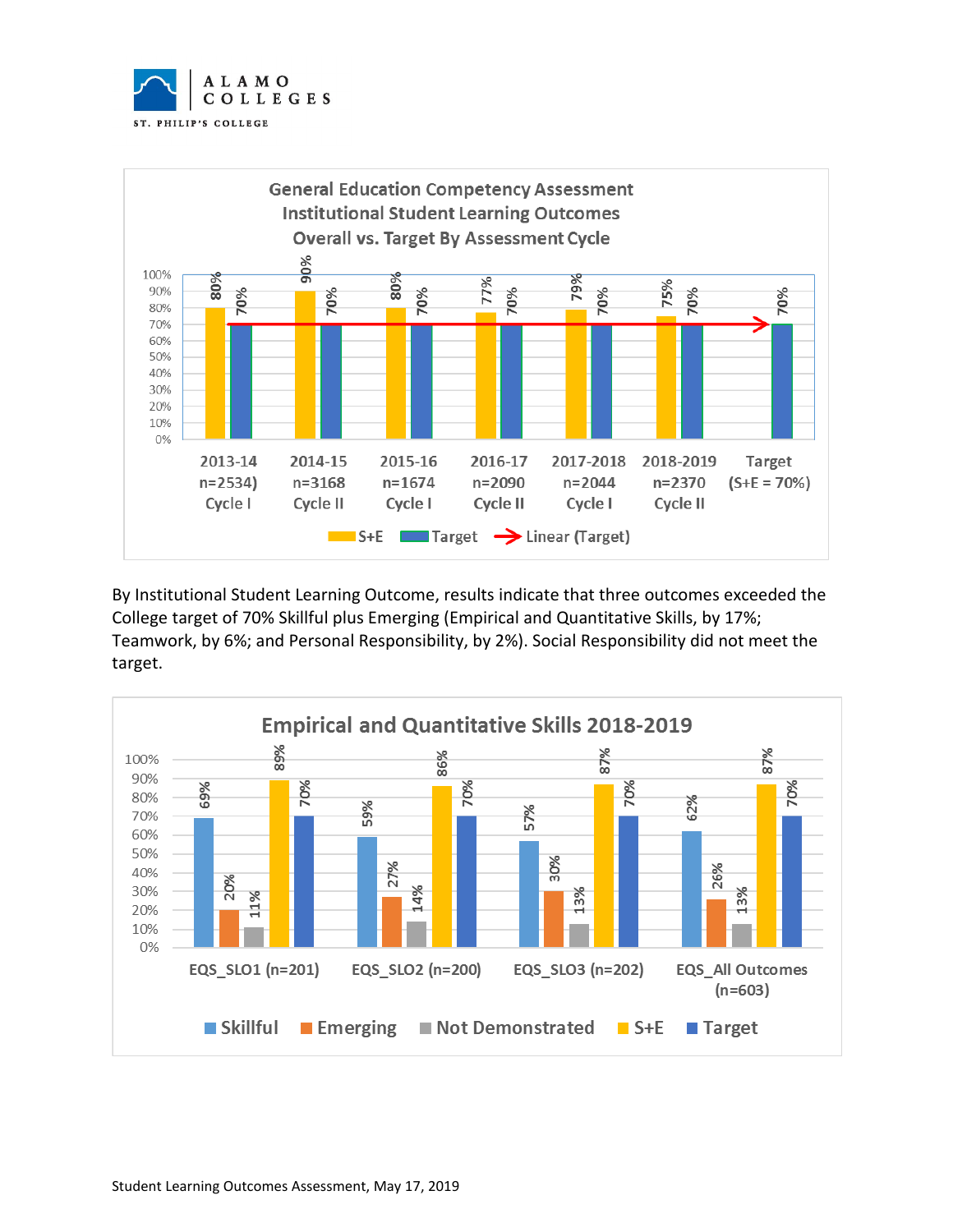



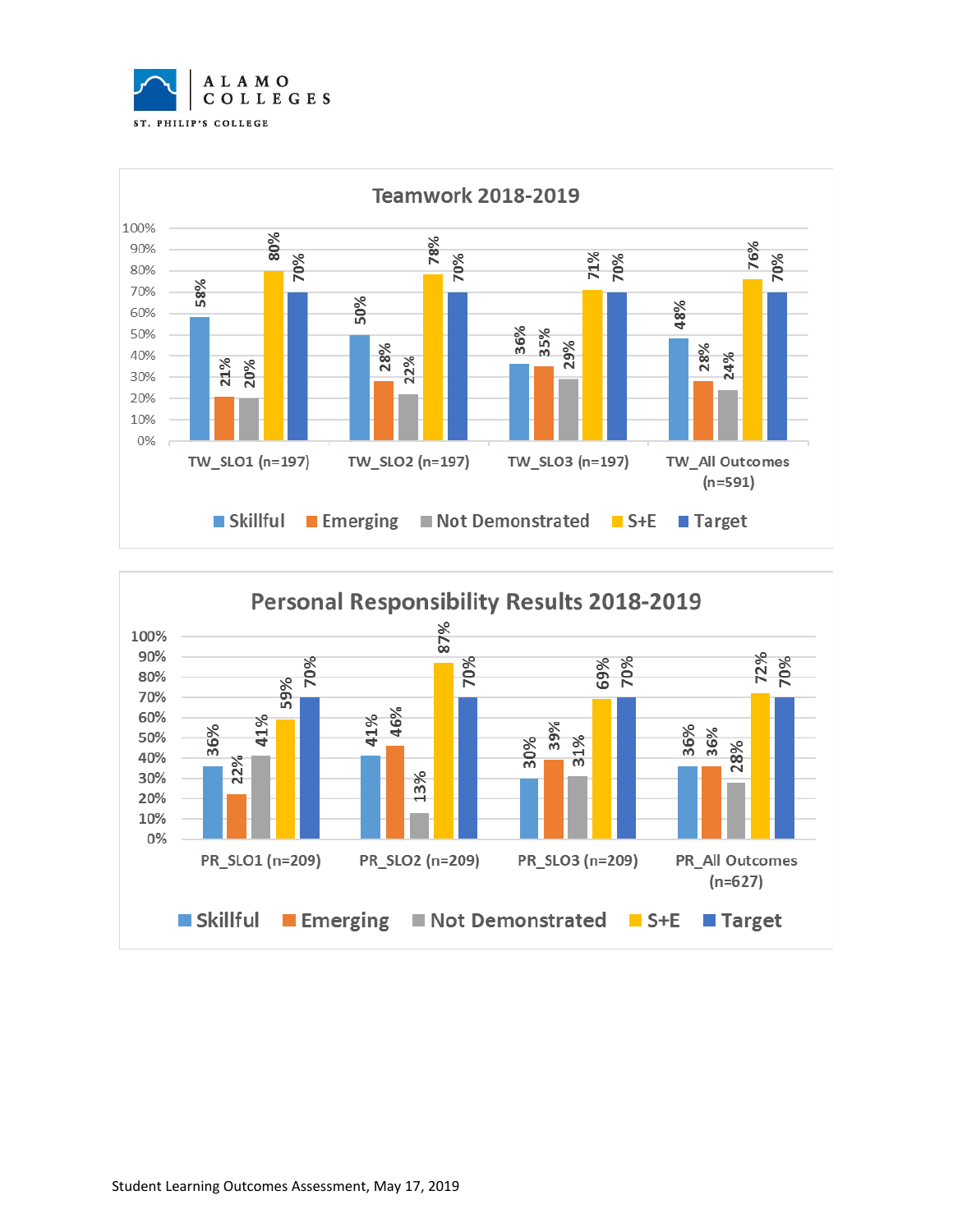



#### **Distance Learning vs. Face-to-Face**

**Empirical and Quantitative Skills** face-to-face classes scored 4% higher than distance learning classes across all three SLOs (F2F, 88%; DL, 84%).

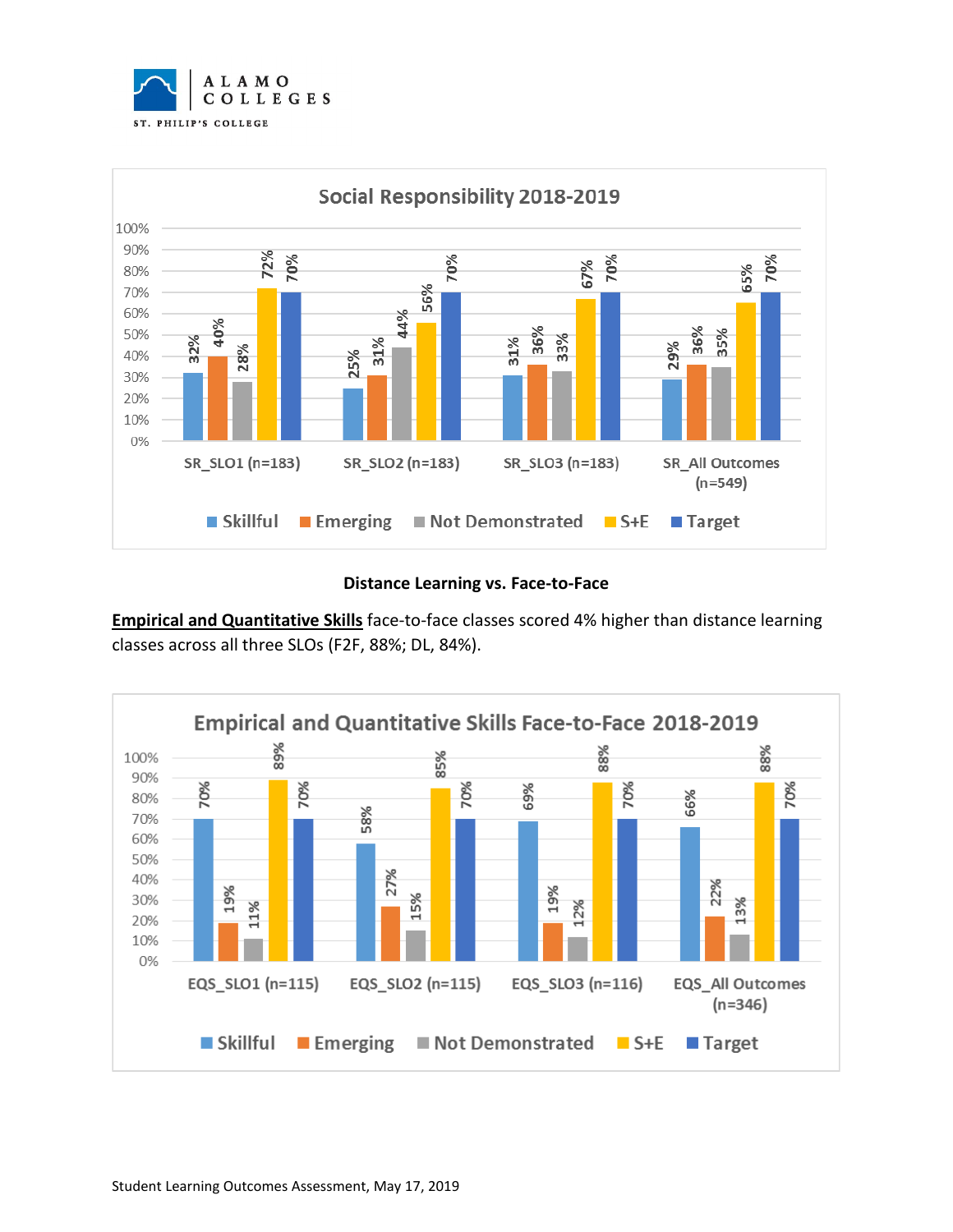



**Teamwork** distance learning classes scored 2% higher than face-to-face classes across all three SLOs (DL, 77%; F2F, 75%).

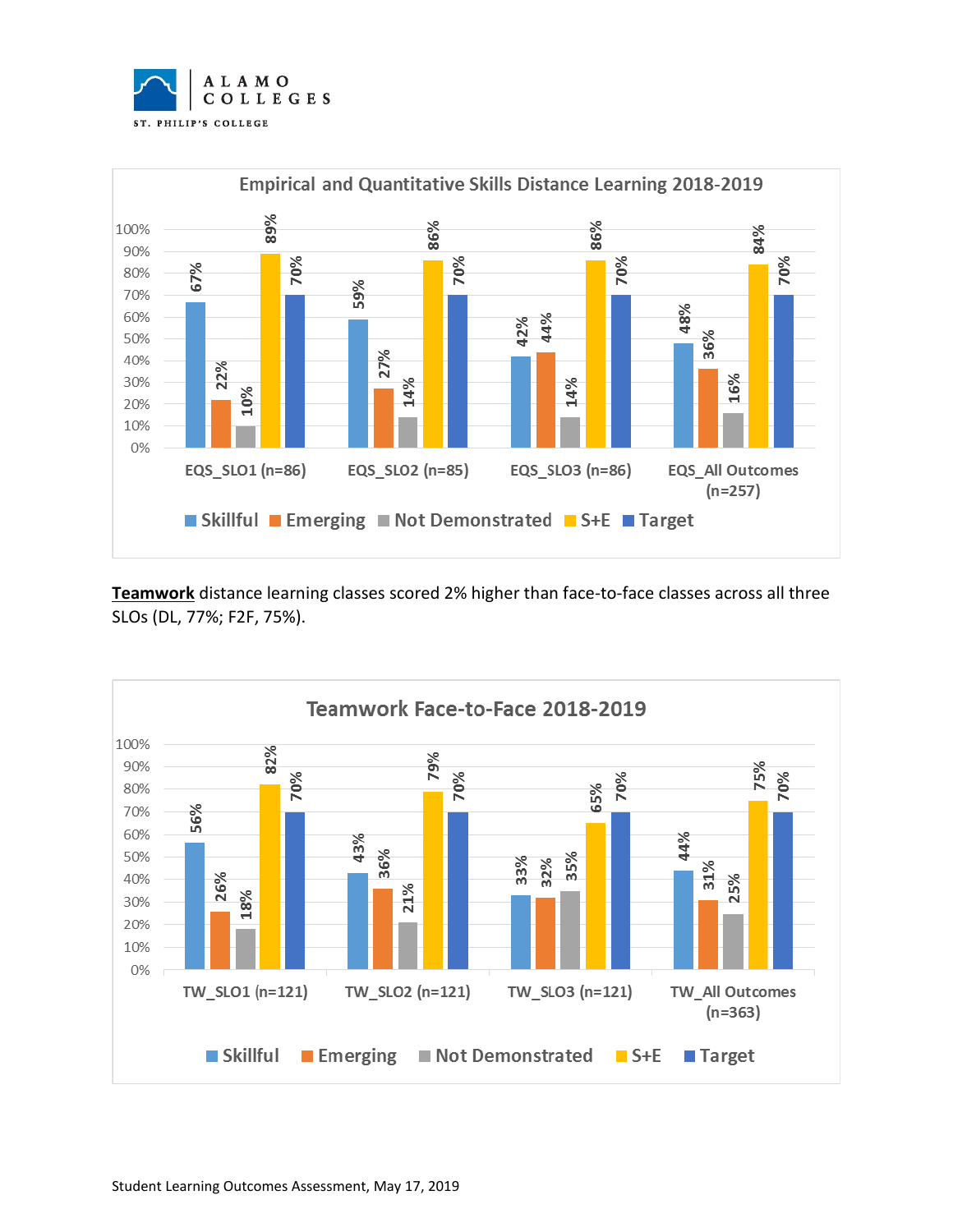



**Social Responsibility** distance learning classes scored 21% higher than face-to-face classes across all three SLOs (DL, 76%; F2F, 55%).

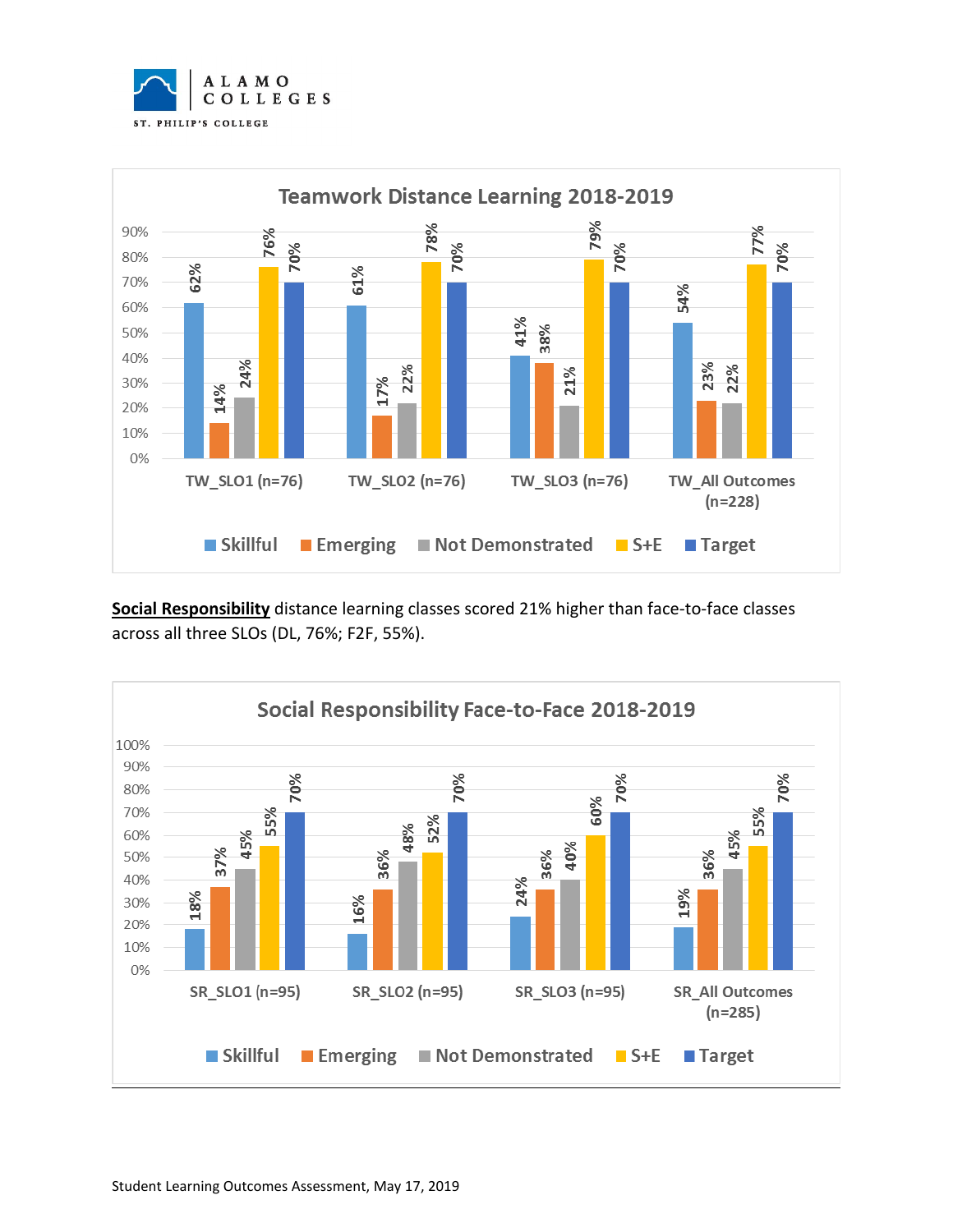



**Personal Responsibility** distance learning classes scored 19% higher than face-to-face classes across all three SLOs (DL, 84%; F2F, 65%).

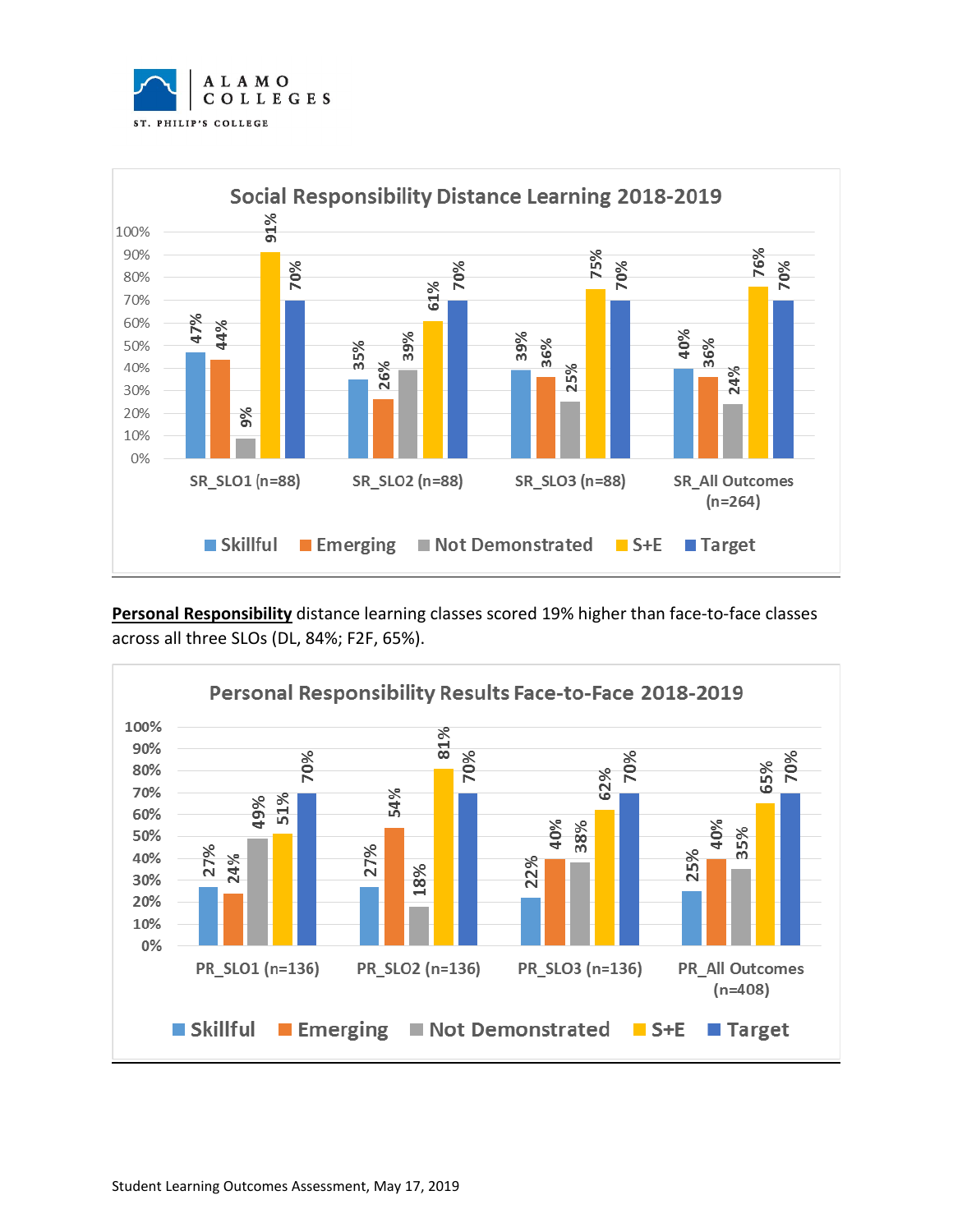



Except for Empirical and Quantitative Skills, where face-to-face classes scored 4% higher than distance learning classes; by far, the performance exhibited by distance learners far exceeded that of face-to-face students. These results are significant and worthy of further examination by the SLO Committee, especially for Social Responsibility and Personal Responsibility.

#### **Guided Activity Discussion and Results:**

Faculty were asked to review the 2018-2019 (Cycle II) Overall Results PowerPoint and respond to the following three questions. Responses were captured electronically and common themes were identified leading to formal recommendations.

- 1. Name two successes you identified in your data review.
- 2. Name two opportunities for improvement you identified in your data review.
- 3. Name two teaching and learning practices you have found to be successful in the classroom.

#### **Assessment Day Showcase Faculty Response Report 2019:**

Responses captured in the Showcase Faculty Response Report 2019 (Appendix B) indicated a variety of approaches for improvement and agreed overall that improvements are necessary to improve student learning. Faculty identified three major themes as opportunities for improvement.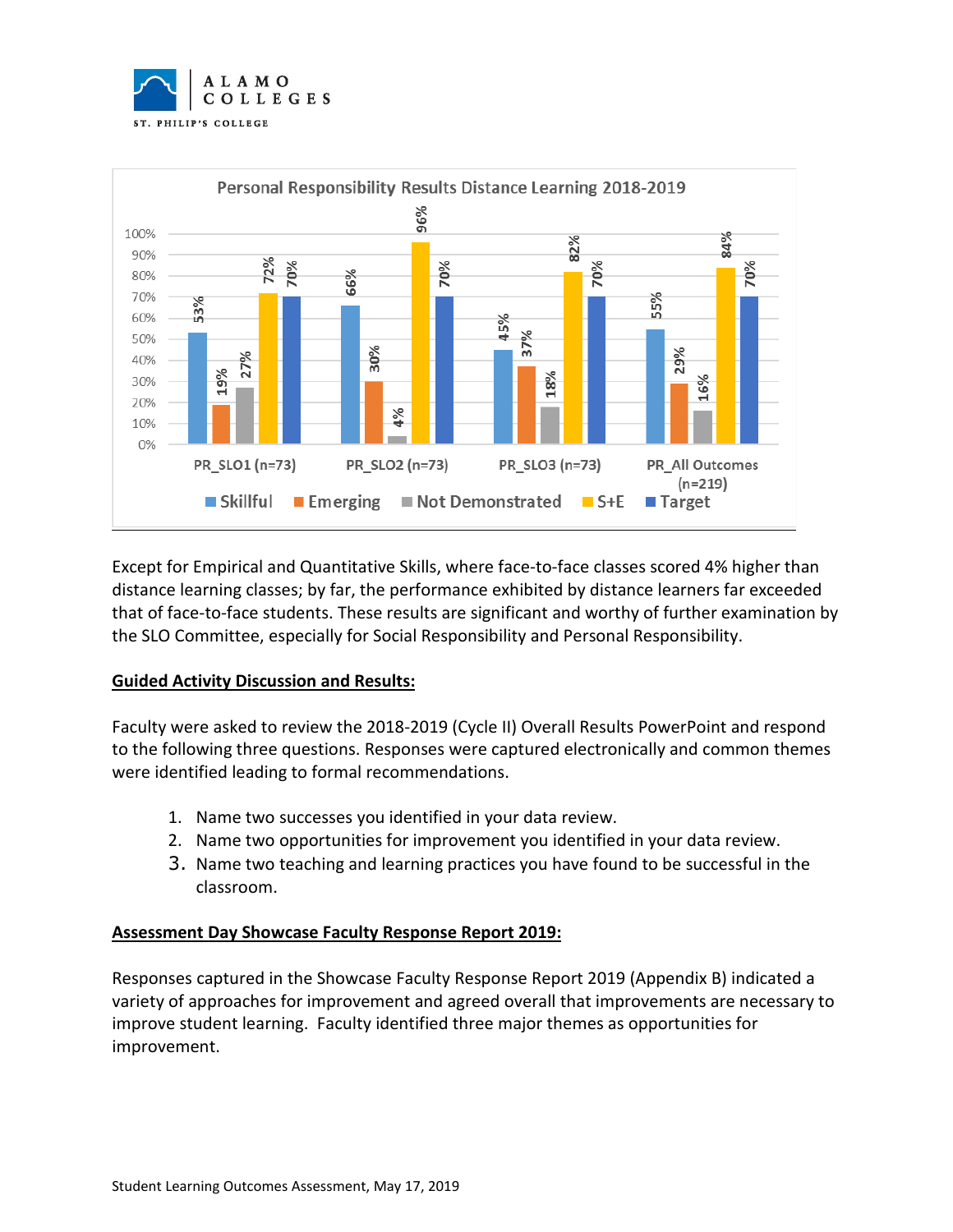

- 1. Improve outcomes for Teamwork, Social Responsibility and Personal Responsibility, particularly SLOs 3.
- 2. Review rubrics for validity and better alignment with SLOs.
- 3. Provide faculty training for development of assignments that align with rubrics.

#### **Successful Classroom Assessment Practices:**

Showcase participants discussed and shared successful teaching and learning strategies, including

- 1. Promoting the practice of students helping students.
- 2. Encouraging online discussions.
- 3. Covering material and not teaching the rubric.
- 4. Showing students samples of successful artifacts.
- 5. Asking open-ended questions and using crossword puzzles.
- 6. Sharing clear expectations in syllabi.
- 7. Employing cooperative learning, modeling, active learning and group activities.
- 8. Providing transparency and flexibility in curriculum.
- 9. Utilizing case studies, clear rubrics, debriefing and reflection.
- 10. Communicating to students that they are free to express their opinion, not just provide the right answer.
- 11. Defining and identifying for students what ethics and values are.

#### **Assessment Day Showcase Session Evaluation Summary (Appendix C):**

Of the 50 participants, 23 session evaluations were received. Seventeen were from full-time faculty, one from adjunct faculty, 3 from staff and 2 non-designated. Session evaluation responses indicated that 96% strongly agreed or agreed that "The presentation was well organized and delivered in an effective manner" and that "The presenter was knowledgeable about the topic." Responses also indicated that 91% felt overall satisfaction with the presentation was high, and 87% would recommend this session to other faculty/staff members.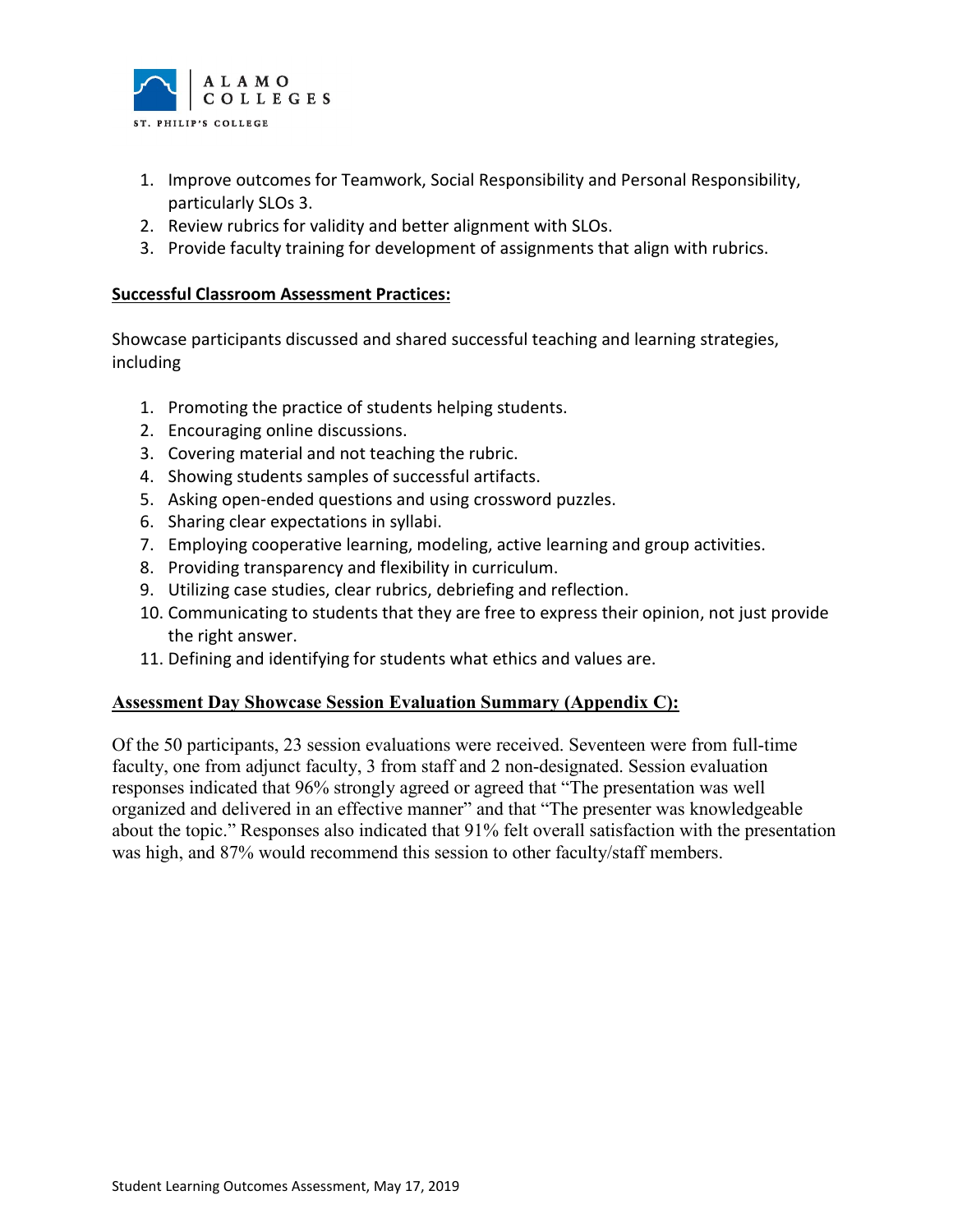



Overall, the Showcase met its objectives.

- 1. Review 2018-2019 Institutional Student Learning Outcomes assessment results.
- 2. Reflect on Assessment Day activities and accomplishments.
- 3. Share successful teaching and assessment practices.
- 4. Recommend strategies for improvement of process and outcomes.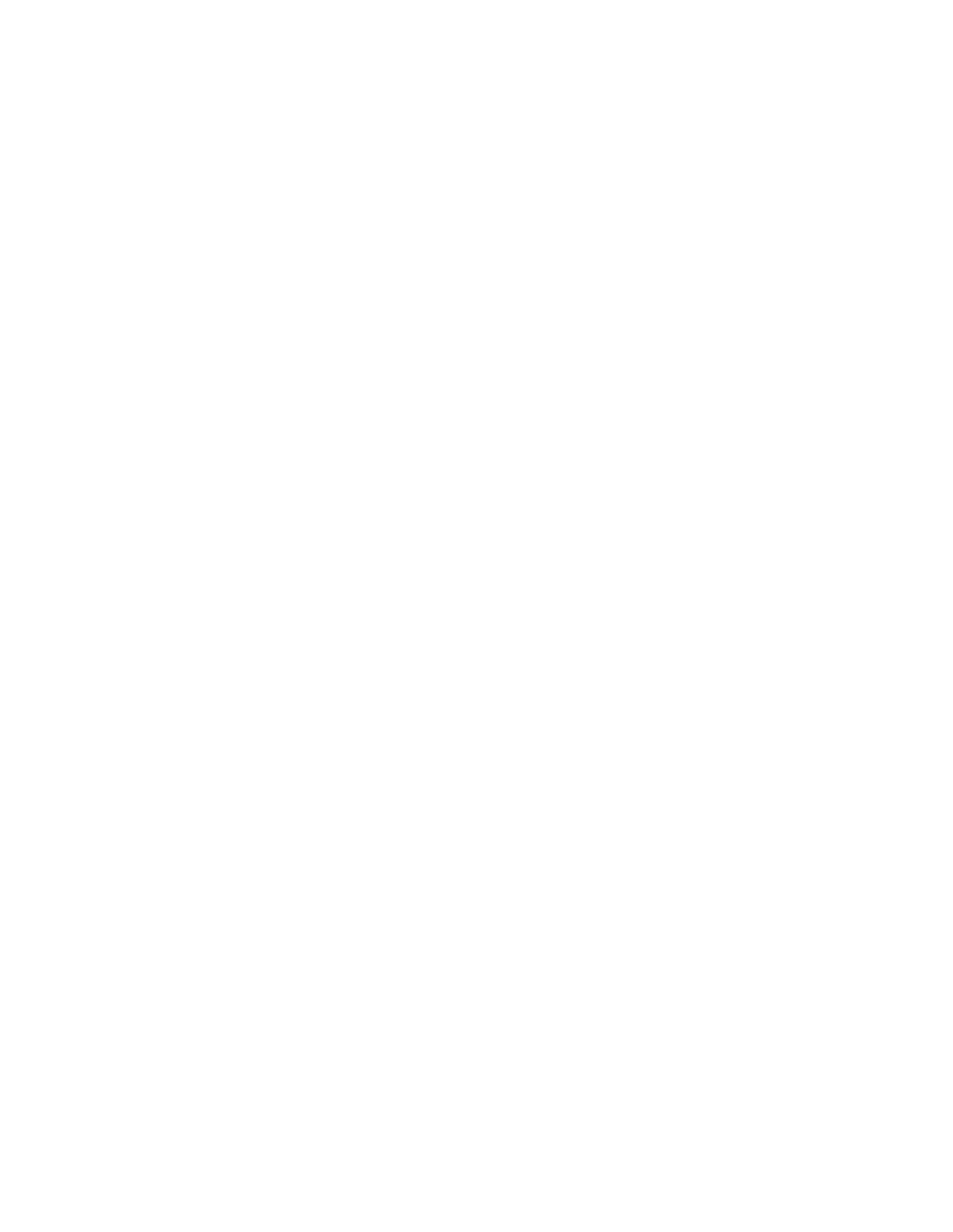

#### **APPENDIX A**

**Showcase 2019 Agenda**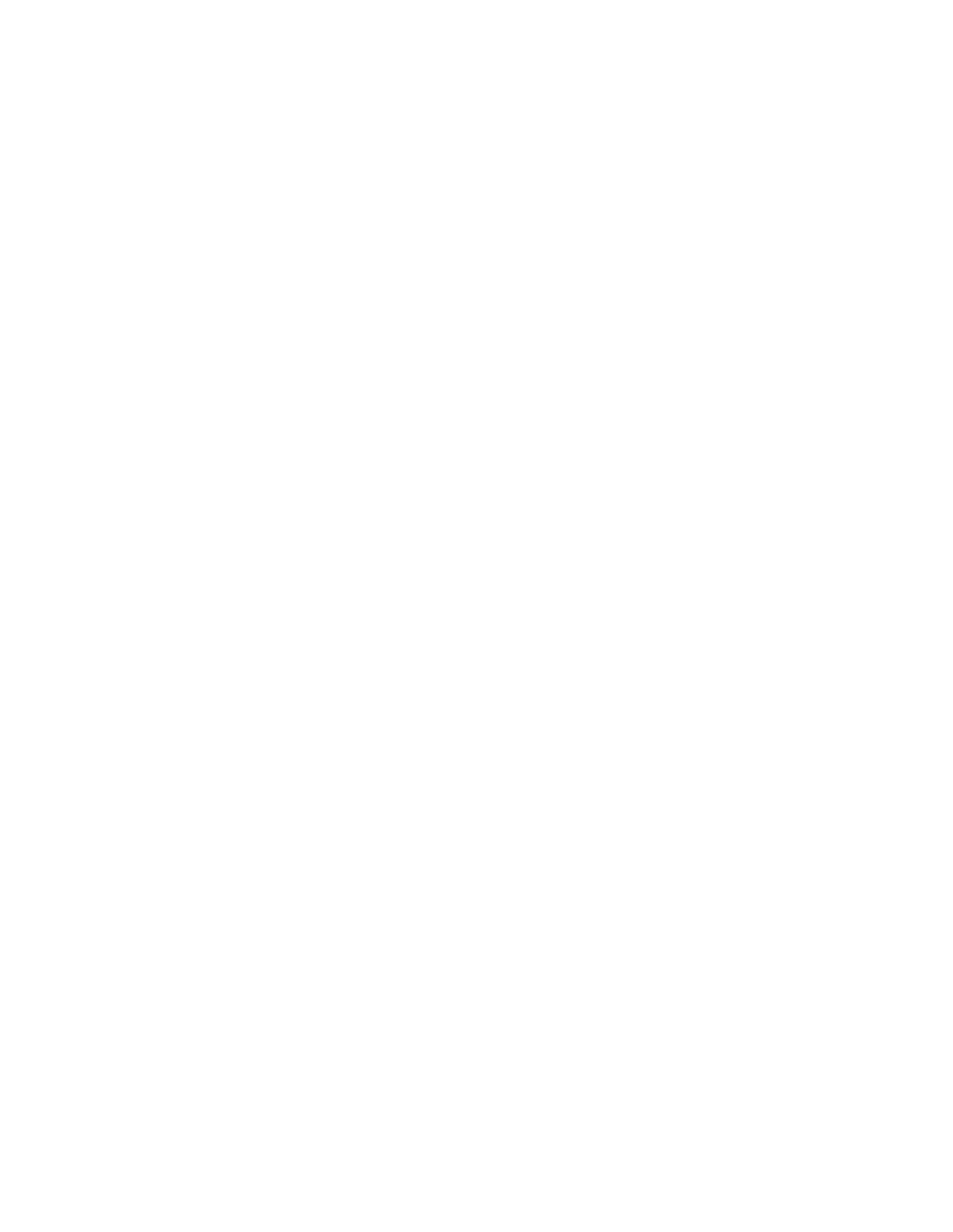

#### **AGENDA**

# **March 22, 2019 – Bowden Alumni Center, 2:00 – 4:00 p.m.**

| $2:00$ pm         | Welcome<br>Randall Dawson, Vice President of Academic Success                                                                               |
|-------------------|---------------------------------------------------------------------------------------------------------------------------------------------|
| $2:10 \text{ pm}$ | <b>Overview: Assessment Day Results 2018-2019</b><br>George Johnson III, Dean of Arts & Sciences                                            |
| $2:30$ pm         | Q&A: Assessment Day Results 2018-2019<br>George Johnson III, Dean of Arts & Sciences                                                        |
| $2:40 \text{ pm}$ | <b>Assessment Day Reflection - Arts and Sciences Department Chairs</b><br>Vincent Hardy, Dr. Balog, Renita Mitchell, Dr. Gavin, Dr. Kendall |
| $2:50$ pm         | <b>Instructions for Group Discussion and Google Docs</b><br>Diana Dimas, Coordinator, Instructional Innovation Center                       |
| $3:00$ pm         | 30-Minute Guided Activity*                                                                                                                  |
| $3:30$ pm         | <b>Group Table Reports</b>                                                                                                                  |
| $3:45$ pm         | <b>Evaluations/Adjourn</b>                                                                                                                  |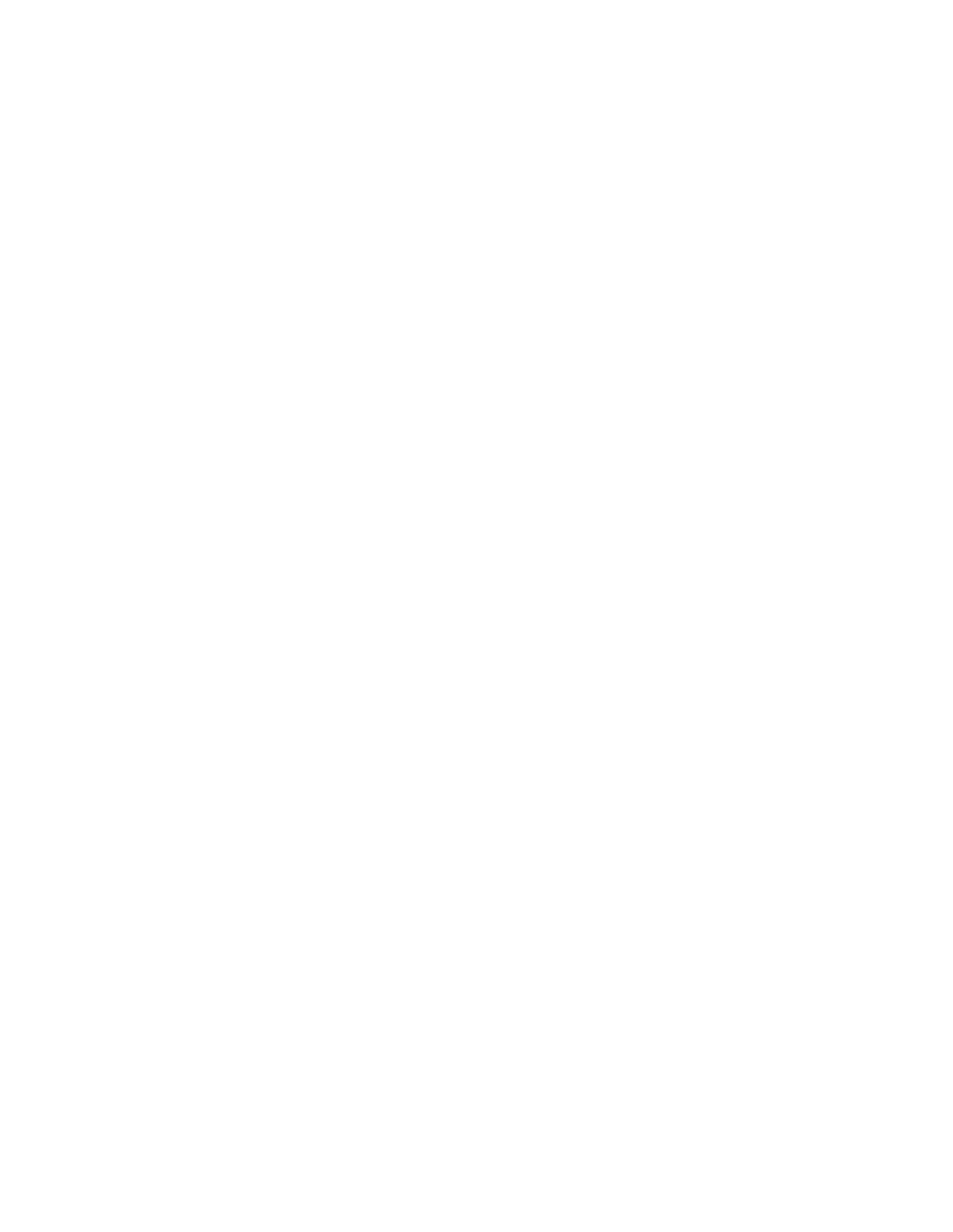

#### **APPENDIX B**

**Showcase 2019 Faculty Response Report**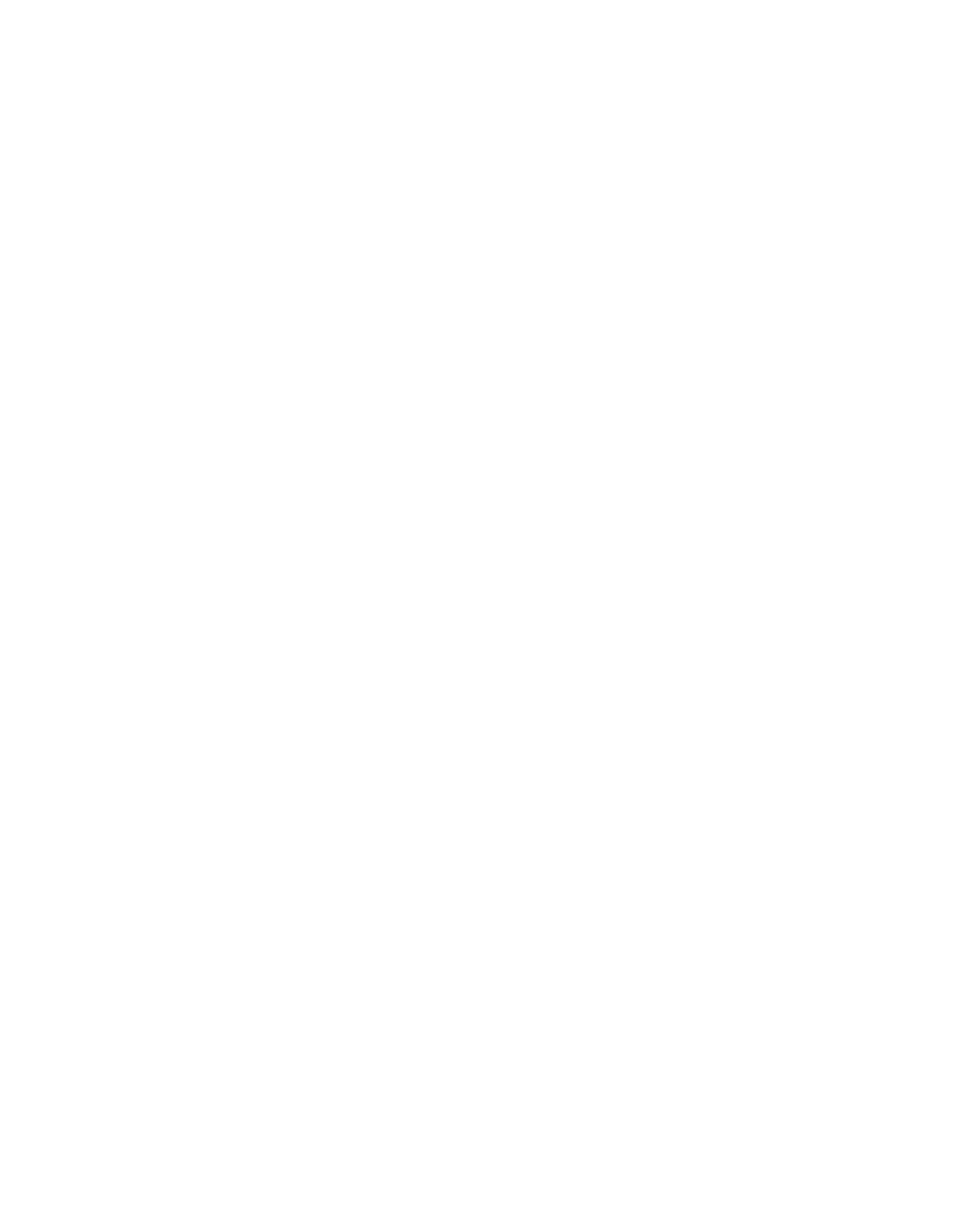# **Showcase 2019 Faculty Responses**

| <b>Name Two Successes</b><br><b>Identified in Data Review</b>                                                                                                                                 | <b>Name Two Opportunities for</b><br><b>Improvement Identified in</b><br><b>Data Review</b>                                                                                                                                                                                                   | <b>Name Two Teaching and Learning</b><br><b>Practices You Have Found to be</b><br><b>Successful</b>                                                                                                                                                                                                                                                                                                                                                                   |  |  |  |
|-----------------------------------------------------------------------------------------------------------------------------------------------------------------------------------------------|-----------------------------------------------------------------------------------------------------------------------------------------------------------------------------------------------------------------------------------------------------------------------------------------------|-----------------------------------------------------------------------------------------------------------------------------------------------------------------------------------------------------------------------------------------------------------------------------------------------------------------------------------------------------------------------------------------------------------------------------------------------------------------------|--|--|--|
| 1. met our targets. 2.<br>identified rubric needs to<br>be simplified.                                                                                                                        | 1. Rubric validity 2. Better<br>training. 3. Sample is too small<br>only 400 of 12000 students<br>were assessed. One class of<br>40 students $\times$ 3 outcomes =<br>120 out of $600 = 20\%$ of the<br>sample. 4. Pre and post test in<br>same class to have results<br>that are more valid. | 1. Students like team work. (think pair<br>share) One student helps an other<br>student, online discussions used to<br>develop collaboration. 2. Look over<br>iSLO and rubric outcomes before<br>semester, cover materials in order to<br>prepare students for the Artifacts.<br>(We should not teach the rubric). 3.<br>Show student samples of skillful, and<br>emerging. 4. Ask open ended<br>questions similar to the artifact. For<br>example crossword puzzles. |  |  |  |
| Empirical and Quant skills,<br>Teamwork                                                                                                                                                       | Social responsibility, personal<br>responsibilities                                                                                                                                                                                                                                           | Clear expectations in syllabii, rubrics,<br>cooperative learning, modeling of<br>SLOs                                                                                                                                                                                                                                                                                                                                                                                 |  |  |  |
| <b>Empirical and Quantitative</b><br><b>Skills</b>                                                                                                                                            | Social Responsibility and<br><b>Personal Responsibility</b>                                                                                                                                                                                                                                   | Active Learning and Group Activities                                                                                                                                                                                                                                                                                                                                                                                                                                  |  |  |  |
| Empirical & quantitative<br>skills and personal<br>responsibility                                                                                                                             | Social Responsibility, Overall<br>Teamwork                                                                                                                                                                                                                                                    | Transparency and flexibility with<br>curriculum/assessment                                                                                                                                                                                                                                                                                                                                                                                                            |  |  |  |
| empirical and quantitative<br>skills and teamwork                                                                                                                                             | social responsibility and<br>personal responsibility                                                                                                                                                                                                                                          | case study assignment. Having clear<br>rubrics are beneficial. Debriefing<br>after case study to encourage<br>student reflection                                                                                                                                                                                                                                                                                                                                      |  |  |  |
| 1) Personal Responsibility-<br>87% successfully identified<br>the dilemma and facts<br>involved. 2) Teamwork-80%<br>were able to identify the<br>ways in which they<br>contributed to a team. | 1) Questions that<br>departments ask are not<br>always aligned with the rubric<br>on which they are based. 2)<br>Social Responsibility-2nd and<br>3rd areas were very low.                                                                                                                    | 1) Communicate to students that<br>they are free to express their<br>opinion. Many feel that they have to<br>provide the "right" answer. 2)<br>Defining and identifying for the<br>students what ethics and values are.                                                                                                                                                                                                                                               |  |  |  |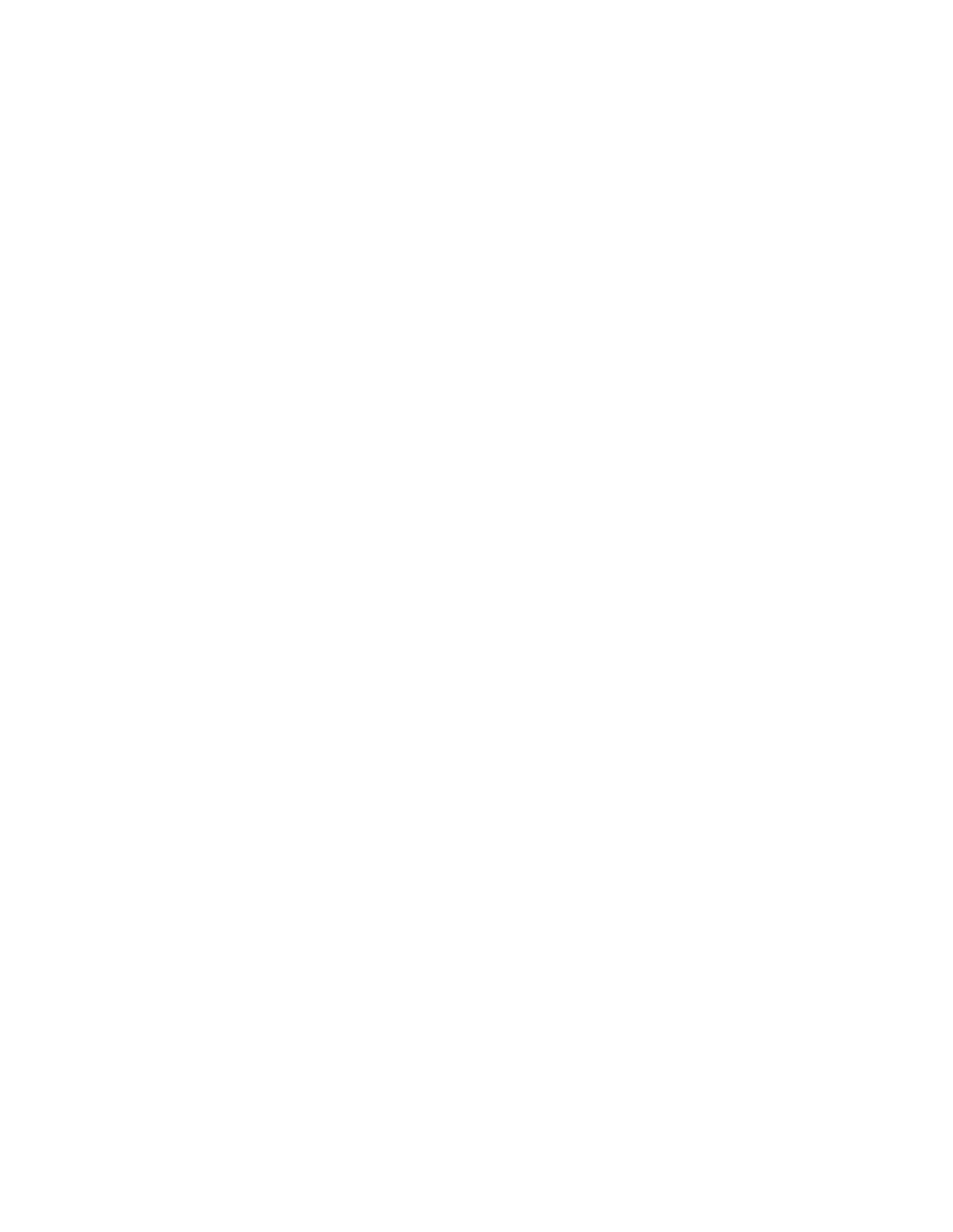

#### **APPENDIX C**

**Showcase 2019 Session Evaluation Summary**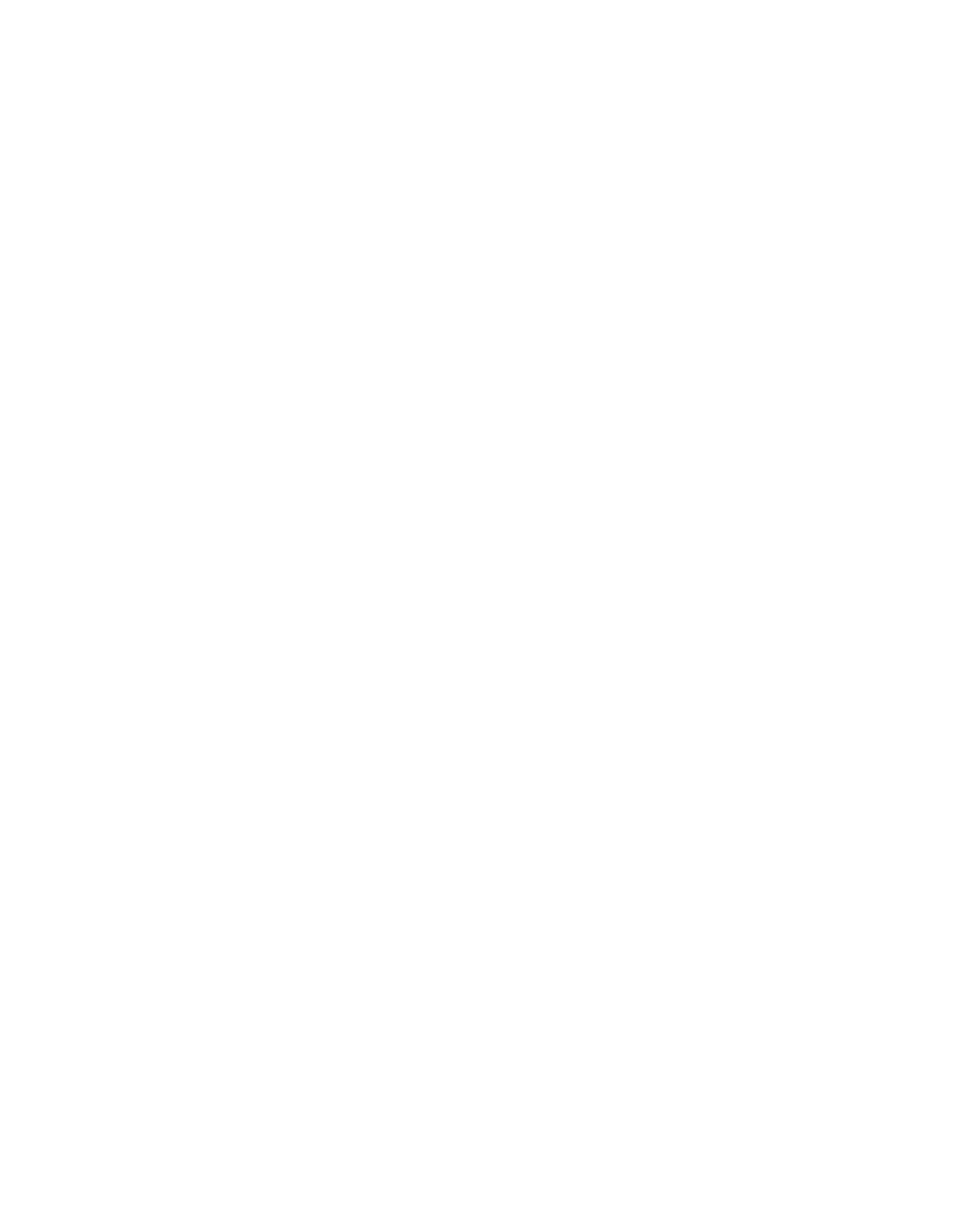| <b>Assessment Day Showcase 2019</b><br><b>Session Evaluation Responses</b>    |                          |              |                |                 |                                    |  |  |  |
|-------------------------------------------------------------------------------|--------------------------|--------------|----------------|-----------------|------------------------------------|--|--|--|
|                                                                               | <b>Strongly</b><br>Agree | <b>Agree</b> | <b>Neutral</b> | <b>Disagree</b> | <b>Strongly</b><br><b>Disagree</b> |  |  |  |
| The presentation was well-organized and delivered<br>lin an effective manner. | 14                       | 8            | 1              | 0               | 0                                  |  |  |  |
| The presenter was knowledgeable about the topic.                              | 14                       | 8            | 1              | $\Omega$        | <sup>0</sup>                       |  |  |  |
| My overall satisfaction with the presentation is high.                        | 12                       | 9            | 2              | $\Omega$        | 0                                  |  |  |  |
| I would recommend this session to other<br>faculty/staff members.             | 12                       | 8            | 3              | 0               | 0                                  |  |  |  |

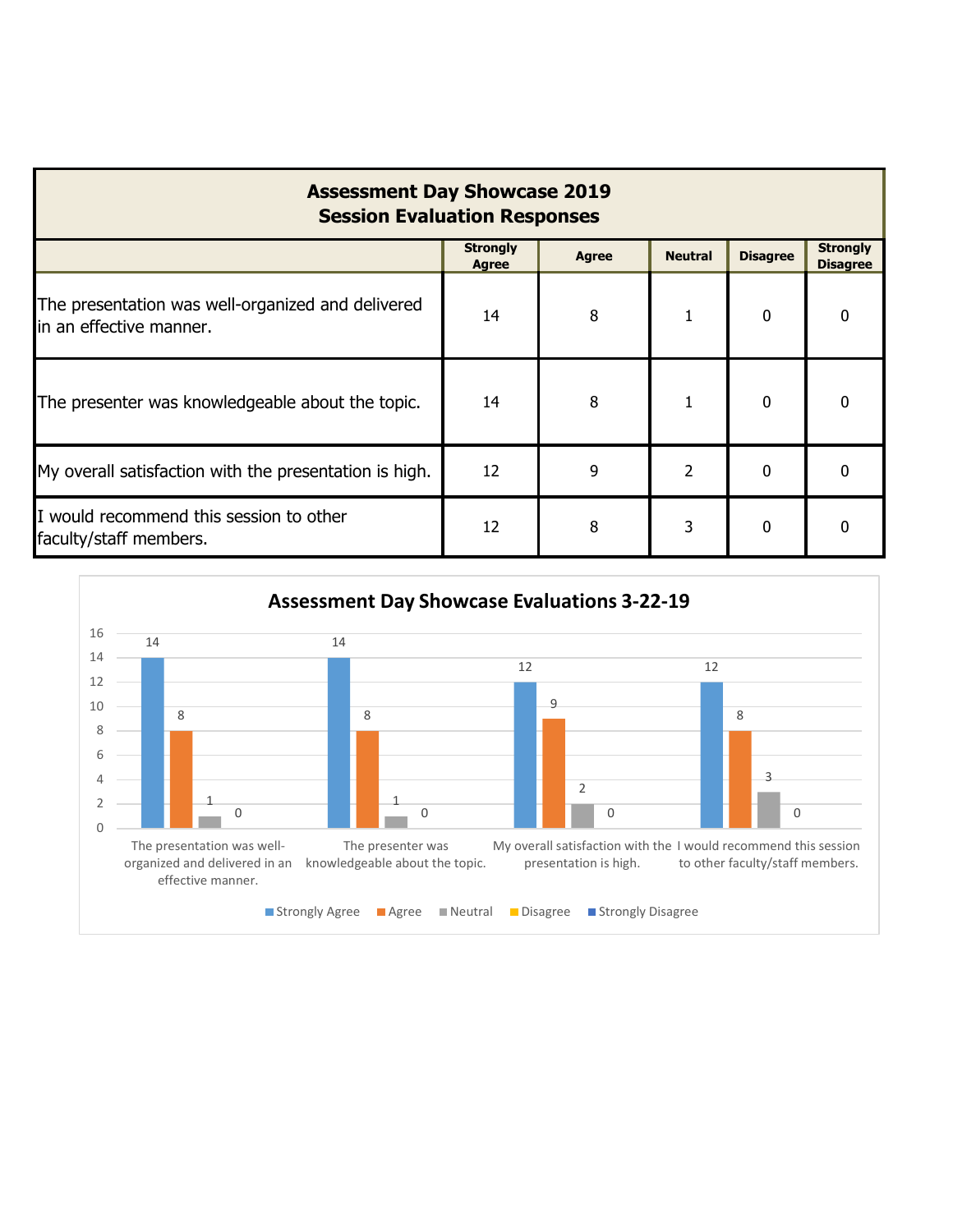|                                                                              | <b>Strongly</b><br><b>Agree/Agree</b> | <b>Percent</b><br><b>Agree/Strongly</b><br><b>Agree</b> | <b>Neutral</b> | <b>Strongly</b><br>Disagree/<br><b>Disagree</b> | <b>Total</b><br><b>Responses</b> |
|------------------------------------------------------------------------------|---------------------------------------|---------------------------------------------------------|----------------|-------------------------------------------------|----------------------------------|
| The presentation was well-organized and delivered<br>in an effective manner. | 22                                    | 96%                                                     |                | 0                                               | 23                               |
| The presenter was knowledgeable about the topic.                             | 22                                    | 96%                                                     |                | 0                                               | 23                               |
| My overall satisfaction with the presentation is high.                       | 21                                    | 91%                                                     | 2              | $\Omega$                                        | 23                               |
| I would recommend this session to other<br>faculty/staff members.            | 20                                    | 87%                                                     | 3              | 0                                               | 23                               |